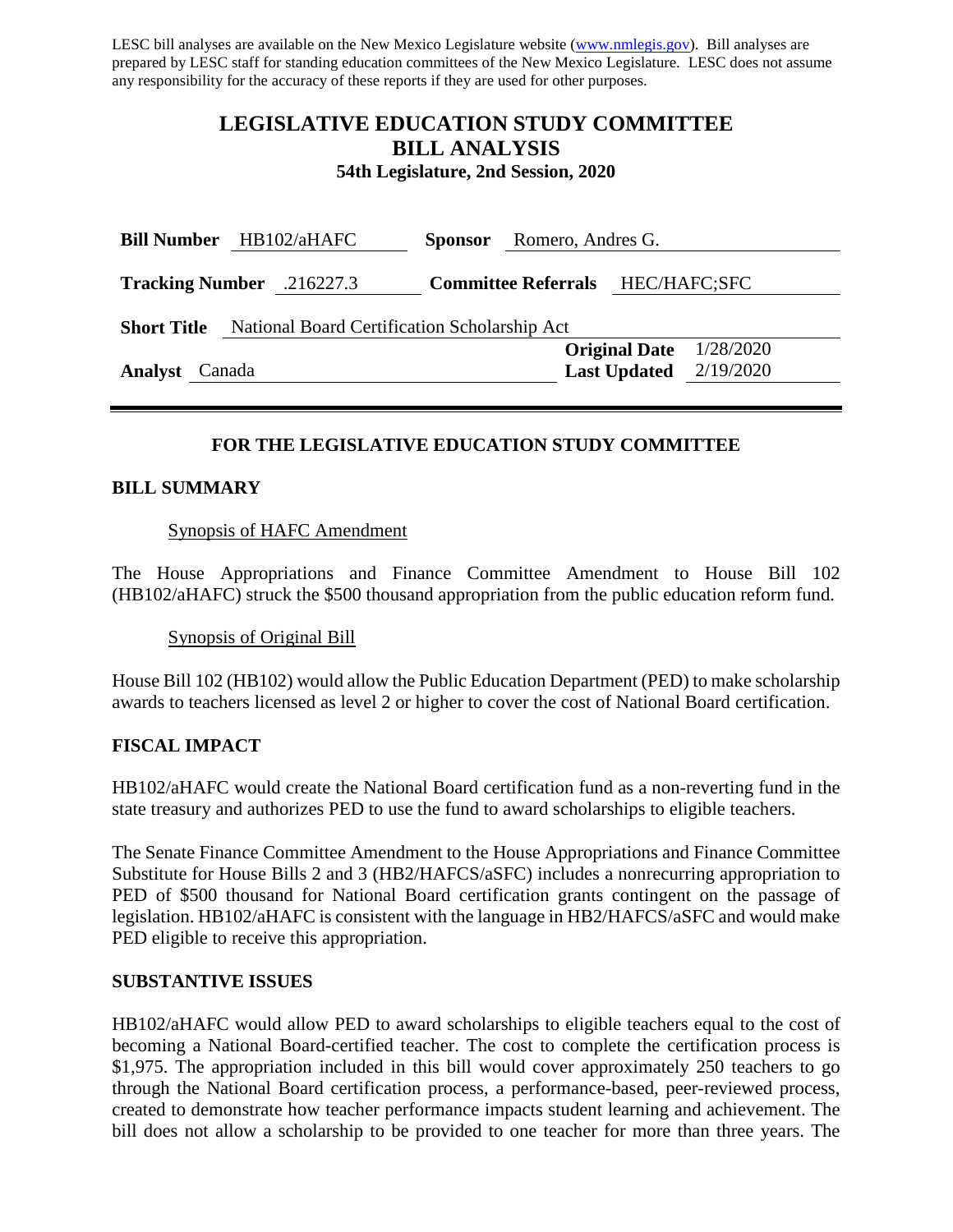## **HB102/aHAFC – Page 2**

National Board notes that certification can be completed between one and five years depending on the pace of the applicant.

Teachers eligible for the scholarship include teachers who are New Mexico residents, hold a valid level 2 or higher teaching license, teach in a New Mexico public school, and submit a reference letter from the teacher's school principal. To qualify for National Board certification, a candidate must possess a bachelor's degree, complete three full-years of teaching, and hold a valid state teaching license, which aligns with level 2 teacher licensure requirements in the state.

HB102/aHAFC does not specify if scholarship funds could be used for National Board certification renewal costs. National Board certification is valid for five years and can be renewed by candidates demonstrating that their classroom practices are consistent with National Board for Professional Teaching Standards. The cost to renew is \$1,250.

It is also unclear if the scholarship is to be used only for initial certification cost or would also allow for candidates to retake the test. National Board certification allows for candidates to retake each of the four required components up to two times at an additional cost. Additionally, PED analysis indicated HB102/aHAFC does not stipulate penalties if the scholarship recipient does not pass the National Board certification assessment or chooses to discontinue the process of seeking National Board certification. PED's analysis also points out the bill does not include an appeal process if the applicant is not chosen for the scholarship. HB102/aHAFC does give the department the ability through rule to provide scholarship contractual terms, application evaluation, and other criteria to implement the program.

According to current law, a teacher who receives their National Board certification is eligible to advance from a level 2 teaching license to a level 3-A teaching license. The teachers' pay will increase from a minimum \$50 thousand for a level 2 teacher to a minimum \$60 thousand for a level 3-A teacher. Additionally, teachers who receive National Board certification will receive an additional stipend on top of their base salary pay for each year they are certified. National Board certification in English as a New Language qualifies toward a teaching English to Speakers of Other Languages (TESOL) endorsement on an existing state teaching license. The cost of stipends for National Board-certified teachers is included in school districts and charter schools state equalization guarantee calculation.

National research shows that on average National Board-certified teachers are more effective than other teachers and have a positive impact on student outcomes. In some studies, National Boardcertified teachers increased student learning by an additional one to two months compared to their peers with similar experience. Additionally, one study by the University of Washington and the Urban Institute, found National Board-certified teachers have an even greater impact for minority and low-income students. Other studies found that while certification can identify effective teachers, it does not make teachers more effective than they were before certification.

## **ADMINISTRATIVE IMPLICATIONS**

HB102/aHAFC would require PED to establish an application process and other applicant criteria through rule, such as providing preference to candidates who teach specific subjects or specific grades, if there are more applicants than funding available.

The bill would also require PED to present an annual report on the National Board certification scholarship program to the governor and legislature. The report must include how the fund money